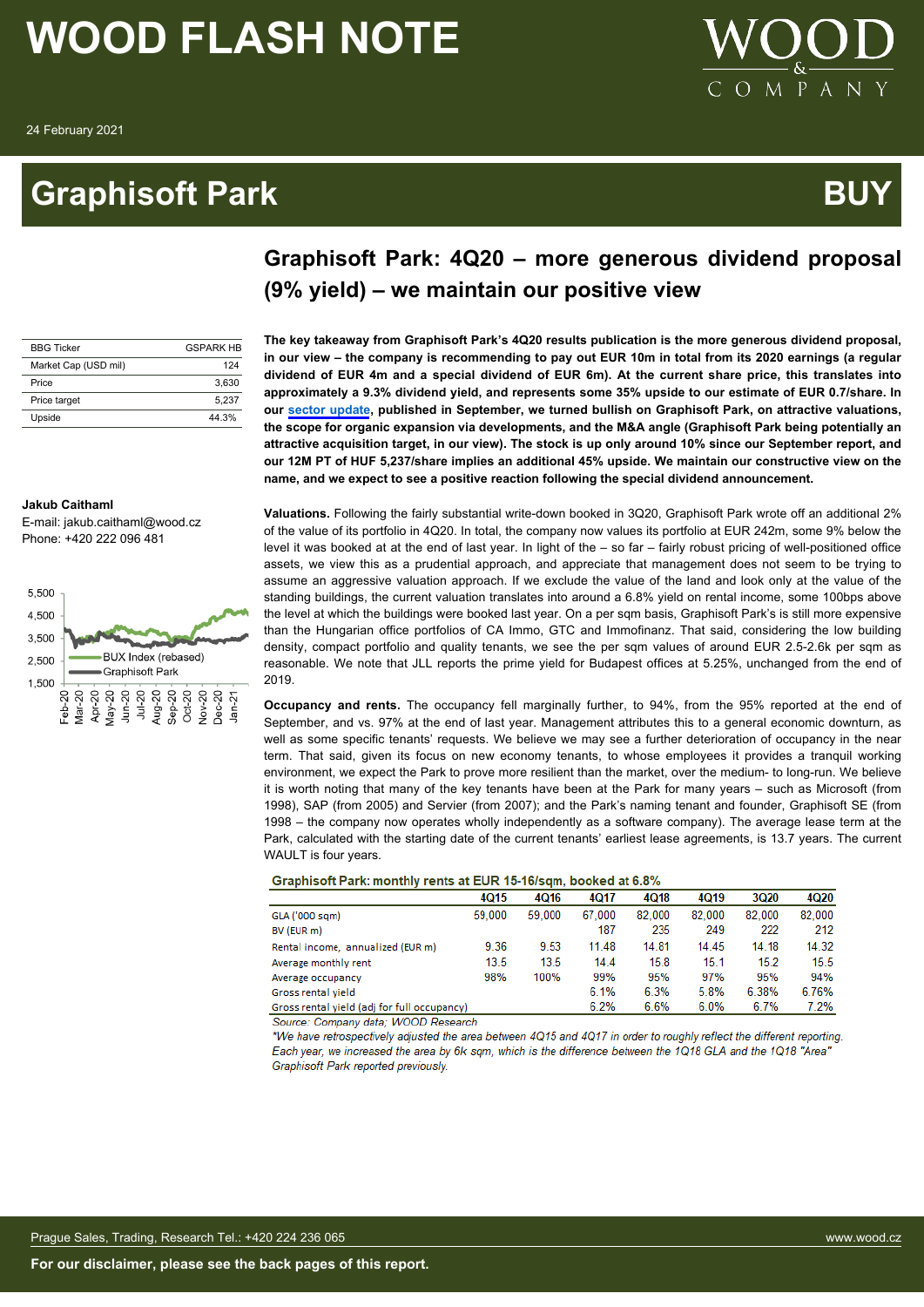







Source: Company data; WOOD Research

**Leverage and cash.** The company ended the year with a net LTV of 35%, and a cash position of EUR 16m. While the cash balance may decline to single digits following the distribution of the EUR 10m dividend, we believe that, in absence of larger developments being under way currently, the company does not need to hold a significant cash balance.

**Results.** Based on our reconciliation, we estimate the FFO reached EUR 10.4m during the year, spot on our forecast.

**Guidance.** Management reiterated the forecasts published during the half-year results. It also highlighted that the feedback from tenants remains favourable, and it does not expect the pandemic to result in lasting changes in the occupancy of the buildings in the Park. The updated management guidance implies that the FFO should reach EUR 11.4m in 2021E.

**We maintain our positive view.** With the tenant roster skewed towards IT and biotech companies, we believe the crisis should have a relatively limited impact on Graphisoft Park's rental income. With a compact, unique portfolio of high quality offices, we believe that Graphisoft Park could become an attractive takeover target for either a financial or industry investor. We reiterate our BUY recommendation on the stock. Our 12M PT of HUF 5,237/share implies approximately 45% upside from the current share price levels. The stock is trading at around 0.7x P/NAV and at around 10% FFO yield, on our 2021E. The development of new buildings on the existing land reserves, which we do not price in, could enhance the returns significantly beyond our forecasts.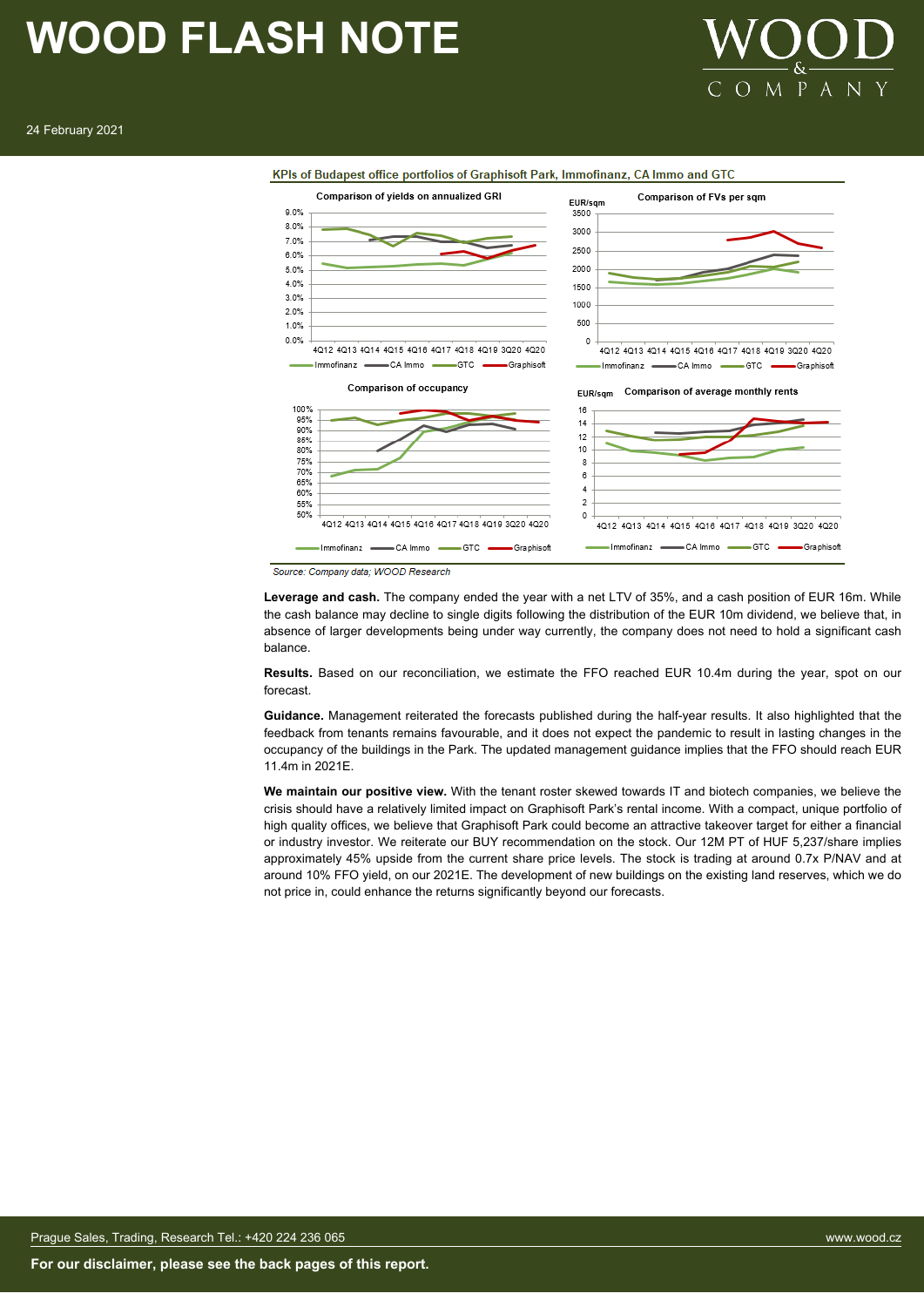

24 February 2021

#### **Graphisoft Park: 4Q20 review**

| EUR <sub>m</sub>                                             | 4Q19   | <b>1Q20</b> | <b>2Q20</b> | <b>3Q20</b> | 4Q20   | qoq     | yoy     | <b>WOOD</b> | vs. W   |
|--------------------------------------------------------------|--------|-------------|-------------|-------------|--------|---------|---------|-------------|---------|
| Rental income                                                | 3.6    | 3.8         | 3.6         | 3.5         | 3.6    | 1%      | $-1%$   | 3.5         | 2%      |
| Service charge income                                        | 1.5    | 1.4         | 1.1         | 1.2         | 1.4    | 17%     | $-6%$   | 1.2         | 15%     |
| Service charge expense                                       | $-1.3$ | $-1.3$      | $-1.0$      | $-1.1$      | $-1.2$ | 13%     | $-6%$   | $-1.2$      | $-2%$   |
| Direct property related expenses                             | 0.0    | 0.0         | 0.0         | 0.0         | 0.0    | 0%      | 79%     | 0.0         | 56%     |
| <b>Net rental income</b>                                     | 3.8    | 3.9         | 3.7         | 3.6         | 3.7    | 3%      | $-1%$   | 3.4         | 8%      |
| Operating expenses                                           | $-0.4$ | $-0.3$      | $-0.5$      | $-0.3$      | $-0.2$ | $-10%$  | $-32%$  | $-0.3$      | $-20%$  |
| Other income (expense)                                       | 0.0    | 0.4         | 0.0         | $-0.4$      | 0.0    | $-1.0x$ | 25%     | 0.0         | n/a     |
| <b>EBITDA</b>                                                | 3.4    | 4.0         | 3.3         | 3.0         | 3.5    | 17%     | 2%      | 3.1         | 11%     |
| D&A and revaluation gains                                    | 1.1    | $-2.0$      | $-0.4$      | $-17.3$     | $-4.5$ | $-74%$  | $-5.1x$ | 0.0         | n/a     |
| <b>Operating profit</b>                                      | 4.5    | 1.9         | 2.9         | $-14.3$     | $-1.1$ | $-93%$  | $-1.2x$ | 3.1         | $-1.3x$ |
| Interest income                                              | 0.0    | 0.0         | 0.0         | 0.0         | 0.0    | 1.7x    | n/a     | 0.0         | n/a     |
| Interest expense                                             | $-0.3$ | $-0.5$      | $-0.5$      | $-0.5$      | $-0.5$ | 7%      | 66%     | $-1.0$      | $-50%$  |
| FX differences - realized                                    | 0.0    | $-0.1$      | $-0.7$      | $-0.3$      | $-0.2$ | $-42%$  | 10.7x   | 0.0         | n/a     |
| FX differences - not realized                                | 0.1    | 0.0         | $-0.1$      | 0.3         | 0.2    | $-44%$  | 1.3x    | $-0.2$      | $-1.8x$ |
| <b>PBT</b>                                                   | 4.3    | 1.3         | 1.6         | $-14.8$     | $-1.6$ | $-89%$  | $-1.4x$ | 2.0         | $-1.8x$ |
| Current income tax                                           | 0.0    | 0.0         | 0.0         | 0.0         | 0.0    | 60%     | $-38%$  | 0.0         | 0%      |
| Deferred income tax                                          | 0.0    | 0.0         | 0.0         | 0.0         | 0.0    | n/a     | n/a     | 0.0         | n/a     |
| Profit for the period                                        | 4.3    | 1.2         | 1.6         | $-14.8$     | $-1.6$ | $-89%$  | $-1.4x$ | 1.9         | $-1.8x$ |
| <b>FFO</b> reconciliation                                    | 4Q19   | <b>1Q20</b> | <b>2Q20</b> | 3Q20        | 4Q20   | qoq     |         | yoy WOOD    | vs. W   |
| Net rental income                                            | 3.8    | 3.9         | 3.7         | 3.6         | 3.7    | 3%      | $-1%$   | 3.4         | 8%      |
| Operating expenses                                           | $-0.4$ | $-0.3$      | $-0.5$      | $-0.3$      | $-0.2$ | $-10%$  | $-32%$  | $-0.3$      | $-20%$  |
| Other income / expense                                       | 0.0    | 0.4         | 0.0         | $-0.4$      | 0.0    | $-1.0x$ | 25%     | 0.0         | n/a     |
| Net interest expense                                         | $-0.3$ | $-0.5$      | $-0.5$      | $-0.5$      | $-0.5$ | 6%      | 63%     | $-1.0$      | $-51%$  |
| <b>Realized FX differences</b>                               | 0.0    | $-0.1$      | $-0.7$      | $-0.3$      | $-0.2$ | $-42%$  | 10.7x   | 0.0         | n/a     |
| FFO I - pre-tax                                              | 3.1    | 3.3         | 2.1         | 2.2         | 2.8    | 28%     | $-9%$   | 2.1         | 32%     |
| Current income tax                                           | 0.0    | 0.0         | 0.0         | 0.0         | 0.0    | 60%     | $-38%$  | 0.0         | 0%      |
| <b>FFO1</b>                                                  | 3.1    | 3.3         | 2.1         | 2.2         | 2.8    | 27%     | $-9%$   | 2.1         | 32%     |
| # of shares (ex.treasury and employee)                       | 10.1   | 10.1        | 10.1        | 10.1        | 10.1   | 0%      | 0%      | 10.1        | 0%      |
| FFO I / sh                                                   | 0.31   | 0.33        | 0.21        | 0.22        | 0.28   | 27%     | $-9%$   | 0.21        | 32%     |
| Annualized FFO yield*                                        | 12.1%  | 12.9%       | 8.3%        | 8.7%        | 11.0%  |         |         |             |         |
| <b>NAV</b>                                                   | 195.3  | 194.8       | 165.6       | 150.6       | 148.7  | $-1%$   | $-24%$  |             |         |
| NAV/sh                                                       | 19.4   | 19.3        | 16.4        | 14.9        | 14.7   | $-1%$   | $-24%$  |             |         |
| P/NAV*                                                       | 0.52x  | 0.52x       | 0.62x       | 0.68x       | 0.69x  |         |         |             |         |
| Source: Company data, WOOD Research; *on current share price |        |             |             |             |        |         |         |             |         |

Year BV **BVPS Net LTV** Equity **FFO FFOPS FFO ROE P/BV FFO DPS** Div. Yield  $\frac{1}{25\%}$ yield<br>10.4% (EUR m)  $(EUR)$ (EUR m) (EUR) (EUR) 2017 69% 34.3%  $3.7%$  $3.1x$ 26  $26$ 8.5  $0.8$  $0.3$  $2018$  $168$  $16.6$ 28%  $67%$  $9.9$  $10.2%$  $12.1%$  $0.6$ 7.9%  $1.0$  $0.5x$ 2019  $179$  $\frac{1}{17.7}$ 25% 60%  $12.0$  $\overline{1.2}$ 6.9%  $0.6x$ 11.7%  $2.8$ 27.4% 2020E 160 15.9 34% 57%  $10.4$  $1.0$  $6.1%$  $0.6x$ 10.2%  $0.7$ 6.6% 2021E 169 16.8 32% 58%  $10.3$  $1.0$ 6.2%  $0.6x$ 10.0%  $0.7$ 6.5% 59% 5.9% 10.0% 6.5% 2022E 175  $17.4$ 30%  $10.2$  $1.0$  $0.6x$  $0.7$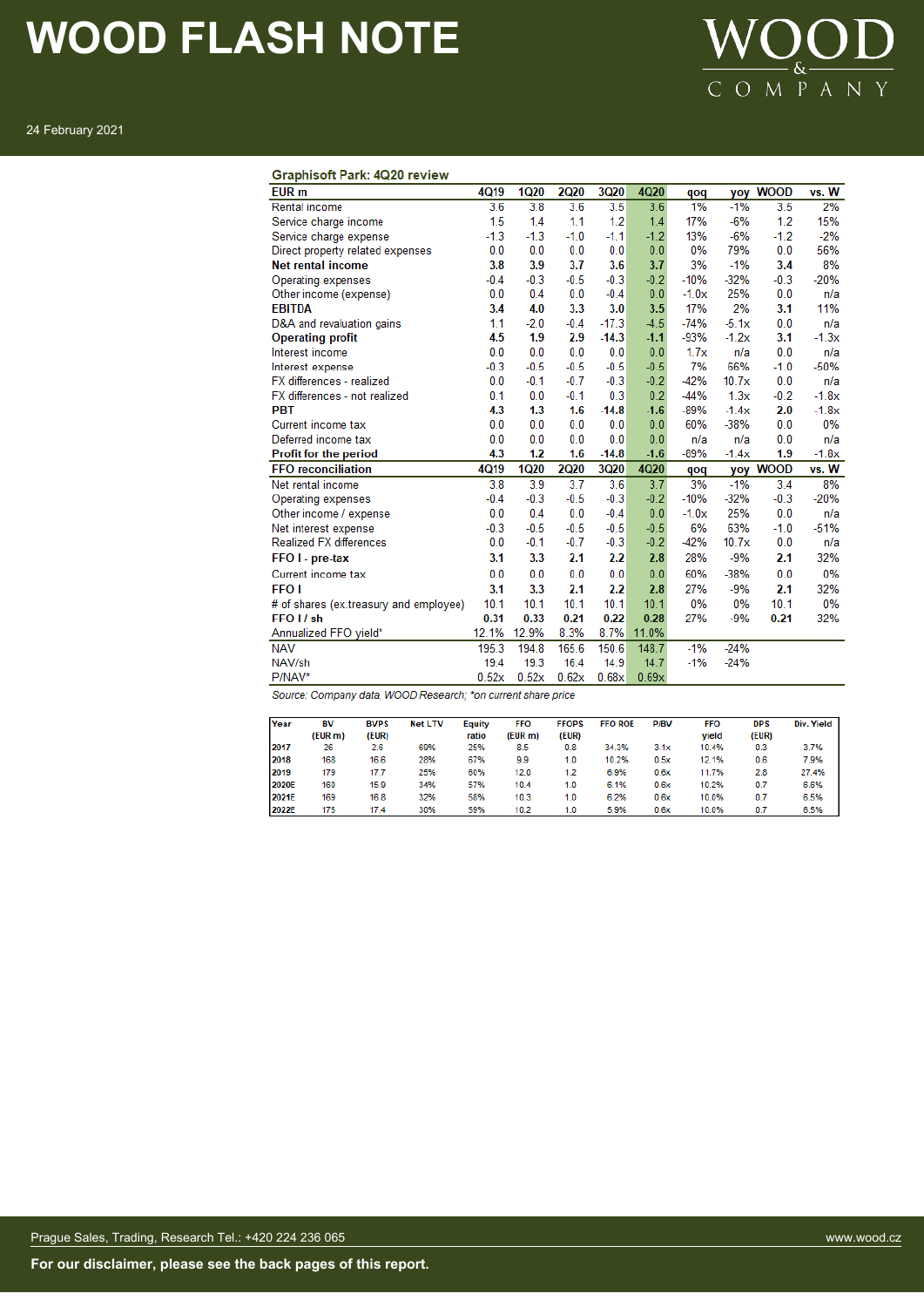

24 February 2021

#### **DISCLAIMER**

#### **Important Disclosures**

This investment research is published by WOOD & Company Financial Services, a.s. ("WOOD&Co") and/or one of its branches who are authorised and regulated by the Czech National Bank (CNB) as Home State regulator and in Poland by the Polish Financial Supervision Authority (KNF), in Slovakia by the National Bank of Slovakia (NBS), in Italy by the Companies and Stock Exchange Commisssion (CONSOB) and in the UK by the Financial Conduct Authority (FCA) as Host State regulators.

*This research/commentary was prepared by the assignment of Budapest Stock Exchange Ltd. (registered seat: 1054 Budapest, Szabadság tér 7. Platina torony I. ép. IV. emelet; company registration number: 01-10-044764, hereinafter: BSE) under the agreement which was concluded by and between BSE and WOOD & Company Financial Services, a.s. (registered seat: námstí Republiky 1079/1a, 110 00 Praha 1, Czech Republic; company registration number: 265 03 808, hereinafter: Investment Service Provider).*

BSE shall not be liable for the content of this research/commentary, especially for the accuracy and completeness of the information therein and for the forecasts and conclusions; the Service Provider shall be solely liabl *these. The Service Provider is entitled to all copyrights regarding this research/commentary however BSE is entitled to use and advertise/spread it but BSE shall not modify its content.*

*This research/commentary shall not be qualified as investment advice specified in Point 9 Section 4 (2) of Act No. CXXXVIII of 2007 on Investment Firms and Commodity Dealers and on the Regulations Governing their Activities. Furthermore, this document shall not be qualified as an offer or call to tenders for the purchase, sale or hold of the financial instrument(s) concerned by the research/commentary.*

This investment research was completed on 24/02/2021 at 07:15 CET and disseminated on 24/02/2021 at 07:50 CET.

#### WOOD&Co's rating and price target history for Graphisoft Park in the preceding 12-month period:

| Date           | Ratinç            | Date          | m                         |
|----------------|-------------------|---------------|---------------------------|
| 12/2019<br>03/ | <b>HOLD</b>       | 2/2019<br>nn. | 5.285<br><b>HUF</b>       |
| 3/2020<br>10/0 | <b>DUM</b><br>ושם | 09/2020       | 007<br><b>HUF</b><br>U.ZO |

The meanings of recommmendations made in WOOD&Co's investment research are as follows:

**BUY:** The stock is expected to generate total returns of over 15% during the next 12 months as measured by the price target.

**HOLD:** The stock is expected to generate total returns of 0-15% during the next 12 months as measured by the price target.

**SELL:** The stock is expected to generate a negative total return during the next 12 months as measured by the price target.

RESTRICTED: Financial forecasts, and/or a rating and/or a price target is restricted from disclosure owing to Compliance or other regulatory/legal considerations such as a blackout period or a conflict of interest.

**NOT RATED**: Suspension of rating after 30 consecutive weekdays where the current price vis-à-vis the price target has been out of the range dictated by the current BUY/HOLD/SELL rating.

**COVERAGE IN TRANSITION**: Due to changes in the Research team, the disclosure of a stock's rating and/or price target and/or financial information are temporarily suspended.

As of the end of the last calendar quarter, the proportion of all WOOD&Co's investment research vis-à-vis the proportion of subject companies that were investment banking clients over the previous 12 months is as follows:

|                                 | <b>BUY</b> | <b>HOLD</b>              | <b>SELL</b> | <b>Restricted</b>                                         | <b>NOT RATED</b> | <b>Coverage in transition</b> |
|---------------------------------|------------|--------------------------|-------------|-----------------------------------------------------------|------------------|-------------------------------|
| <b>Equity Research Coverage</b> | 55%        | 37%                      | 8%          | $\overline{A}$ $\overline{A}$<br>$\overline{\phantom{a}}$ | n.a.             | 1%                            |
| <b>IB Clients</b>               | . , .      | $\Delta$ $\Omega$<br>1/0 | n.a.        | n.a.                                                      | n.a.             | n.a.                          |

Any prices of financial instruments quoted in this investment research are taken as of the previous day's market close on the home market unless otherwise stated.

Details of the methodologies used to determine WOOD&Co's price targets and risk assessment related to the achievement of the targets are outlined throughout the most recent substantive report/note on the subject company.

It should be assumed that the risks and valuation methodology presented in daily news or flash notes, and not changing WOOD&Co's estimates or ratings, are as set out in the most recent substantive research report/note on the subject company and can be found on our website at **[https://research.wood.com](https://research.wood.com/)**.

WOOD&Co's policy is to update investment research as it deems appropriate, based on developments in the subject company, sector or market that may have a material impact on the views or opinions stated in the investment research.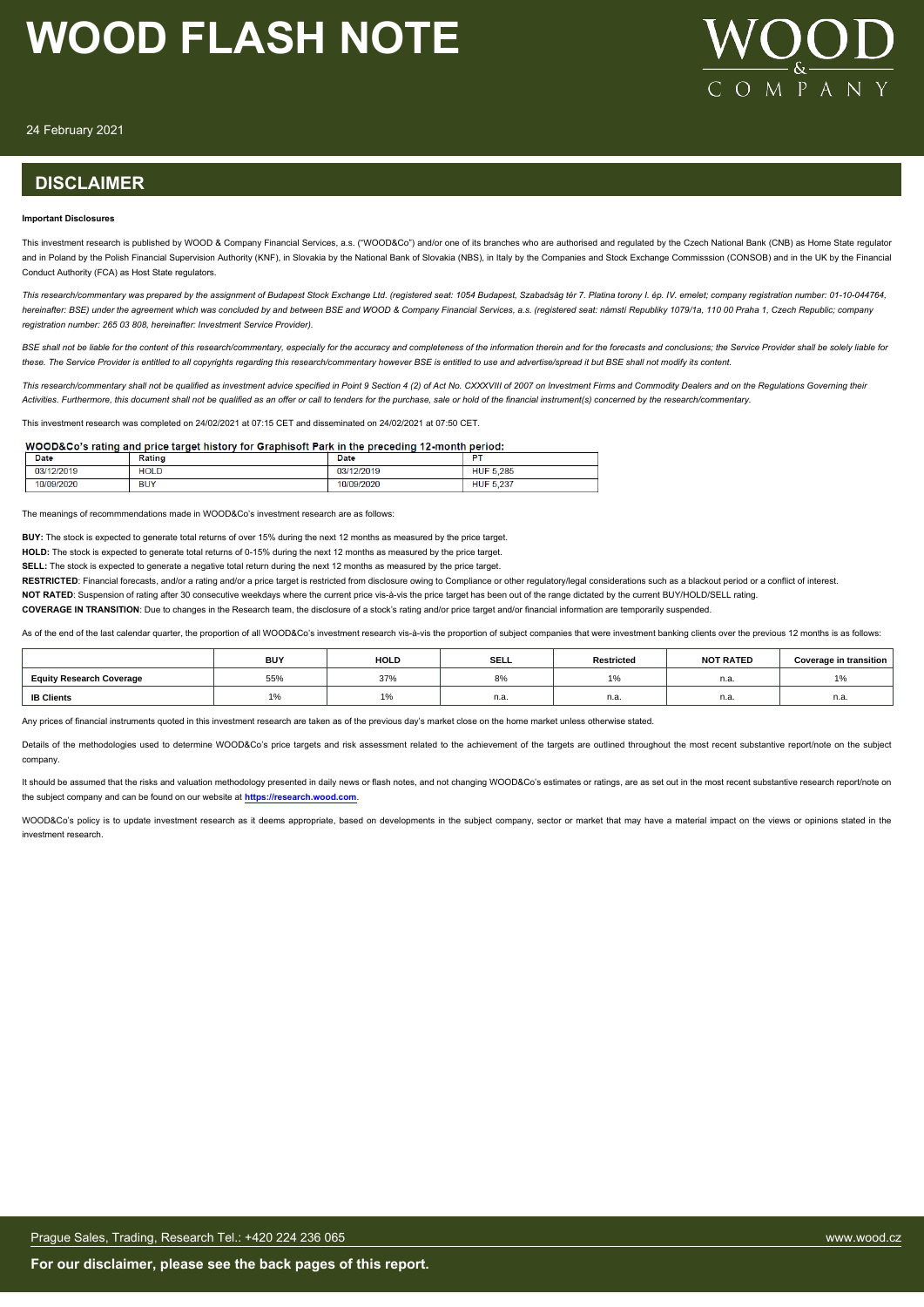

#### 24 February 2021

#### **WOOD Research Disclosures (as of 24 February 2021)**

| Company                           | <b>Disclosures</b> | Company                      | <b>Disclosures</b> |
|-----------------------------------|--------------------|------------------------------|--------------------|
| <b>Alior Bank</b>                 | 5                  | <b>KGHM</b>                  |                    |
| AmRest                            |                    | Kofola CS                    |                    |
| ANY Security Printing Company PLC |                    | Komercni                     | 4.5                |
| Banca Transilvania                |                    | Kruk                         |                    |
| <b>Bank of Cyprus</b>             |                    | Lotos                        |                    |
| <b>BRD</b>                        | 5                  | MedLife                      |                    |
| <b>Bucharest Stock Exchange</b>   |                    | <b>MONETA Money Bank</b>     |                    |
| Santander Bank Polska             | 5                  | <b>O2 Czech Republic</b>     | 1, 4, 5            |
| ccc                               |                    | <b>OMV Petrom</b>            | 3, 5               |
| <b>CD Projekt</b>                 | 5                  | Orange PL                    |                    |
| Ceska zbrojovka Group             | 1, 2, 3            | Pekao                        | 4, 5               |
| CEZ                               |                    | <b>PGE</b>                   |                    |
| <b>CME</b>                        |                    | PGNiG                        |                    |
| Dino                              |                    | <b>Philip Morris CR</b>      |                    |
| DO&CO                             |                    | <b>PKN Orlen</b>             |                    |
| Flectrica                         |                    | <b>PKO BP</b>                | 4,5                |
| <b>Erste Group Bank</b>           | 5                  | PZU                          | 4,5                |
| Eurobank                          |                    | Romgaz                       |                    |
| Eurocash                          | 4, 5               | Santander Bank Polska        |                    |
| Fortuna                           |                    | Siauliu Bankas               | 1, 2, 4            |
| <b>Fondul Proprietatea</b>        | 1, 2, 3, 4, 5      | Tauron                       |                    |
| <b>Graphisoft Park</b>            |                    | <b>TBC Bank</b>              |                    |
| <b>ING BSK</b>                    |                    | <b>Ten Square Games</b>      |                    |
| Kazatomprom                       |                    | Transelectrica               |                    |
| Kernel                            |                    | Transgaz                     |                    |
| Ketv                              | F                  | <b>Warsaw Stock Exchange</b> |                    |

#### **Description**

- The company currently is, or in the past 12 months was, a client of WOOD & Co or any of its affiliates for the provision of corporate finance/investment banking services.
- In the past 12 months, WOOD & Co or any of its affiliates have received compensation for corporate finance/investment banking services from the company.
- 3 In the past 12 months, WOOD & Co or any of its affiliates have been lead manager or co-lead manager of a publicly disclosed offer of the company's financial instruments.
- In the past 12 months, WOOD & Co or any of its affiliates have acted as broker to the company
- 5 WOOD & Co or any of its affiliates are market maker(s) or liquidity provider(s) in relation to financial instruments of the company.
- 6 In the past 12 months, WOOD & Co or any of its affiliates have provided to the company any services set out in Sections A and B or Annex I to the Directive 2014/65/EU of the European Parliament and of the Council, other than services listed under points 1, 3, 4 or 5 above, or received compensation for such services from the company.
- 7 The authoring analyst or any individual involved in the preparation of this investment research have purchased/received shares in the company prior to a public offering of those shares; and the price at which they were acquired along with the date of acquisition are disclosed above.
- 8 The authoring analyst or any individual involved in the preparation of this investment research has a direct ownership position in securities issued by the company.
- 9 A partner, director, officer, employee or agent of WOOD & Co and its affiliates, or a member of this/her household, is an officer, or director, or serves as an advisor or board member of the company.<br>10 WOOD & Co or its
- WOOD & Co or its affiliates hold a net long or short position exceeding the threshold of 0,5% of the total issued share capital of the company, calculated in accordance with Article3 of Regulation (EU) No 236/2012 and with Chapters III and IV of Commission Delegated Regulation (EU) No 918/2012.
- 11 The company owns more than 5% of the total issued share capital in WOOD & Co or any of its affiliates.

The authoring analysts who are responsible for the preparation of this investment research have received (or will receive) compensation based upon (among other factors) the overall profits of WOOD&Co, which includes corporate finance/investment banking, sales and trading and principal trading revenues. However, such authoring analysts have not received, and will not receive, compensation that is directly based upon or linked to one or more specific activities, or to recommendations contained in the investment research. One factor in equity research analyst compensation is arranging corporate access events/meetings between institutional clients and the management teams of covered companies (with the company management being more likely to participate when the analyst has a positive view of the company).

WOOD&Co and its affiliates may have a corporate finance/investment banking or other relationship with the company that is the subject of this investment research and may trade in any of the designated investments mentioned herein either for their own account or the accounts of their clients, in good faith or in the normal course of market making. Accordingly, WOOD&Co or their affiliates, principals or employees (other than the authoring analyst(s) who prepared this investment research) may at any time have a long or short position in any such designated investments, related designated investments or in options, futures or other derivative instruments based thereon.

WOOD&Co manages conflicts of interest arising as a result of preparation and publication of research through its use of internal databases, notifications by the relevant employees and Chinese Walls as monitored by Compliance. For further details, please see our website at **https://www.wood.cz/mifid-information/**.

The information contained in this investment research has been compiled by WOOD&Co from sources believed to be reliable, but (with the exception of the information about WOOD&Co) no representation or warranty, express or implied, is made by WOOD&Co, its affiliates or any other person as to its fairness, accuracy, completeness or correctness. WOOD&Co has not independently verified the facts, assumptions, and estimates contained herein. All estimates, opinions and other information contained in this investment research constitute WOOD&Co' judgement as of the date of this investment research, are subject to change without notice and are provided in good faith but without legal responsibility or liability.

WOOD&Co salespeople, traders, and other professionals may provide oral or written market commentary or trading strategies to our clients and our proprietary trading desk that reflect opinions that are contrary<br>to the opini views expressed in this investment research.

This investment research is provided for information purposes only and does not constitute or form part of an offer or invitation or solicitation to engage in investment activity or to buy or sell any designated investments discussed herein in any jurisdiction. As a result, the designated investments discussed in this investment research may not be eligible for offer or sale in some jurisdictions. This investment research is not, and under no circumstances should be construed as, a solicitation to act as a securities broker or dealer in any jurisdiction by any person or company that is not legally permitted to carry on the business of a securities broker or dealer in that jurisdiction.

This investment research is prepared for general circulation to WOOD&Co's clients and does not have regard to the investment objectives, financial situation or particular needs of any particular person. Investors should consider this report as only a single factor in making their investment decision and obtain advice based on their own individual circumstances before making an investment decision. To the fullest extent permitted by law, none of WOOD&Co, its affiliates or any other person accepts any liability whatsoever for any direct or consequential loss arising from or in connection with the use of this investment research.

#### **For United Kingdom or EU Residents:**

This investment research is only for persons who are eligible counterparties or professional clients within the meaning of Directive 2014/65/EU of the European Parliament and of the Council of 15 May 2014 on markets in financial instruments and amending Directive 2002/92/EC and Directive 2011/61/EU and is exempt from the general restrictions in section 21 of the Financial Services and Markets Act 2000 (or any analogous legislation) on the communication of invitations or inducements to engage in investment activity on the grounds that it is being distributed in the United Kingdom only to persons of a kind described in Article 19(5) (Investment Professionals) and 49(2) (High Net Worth companies, unincorporated associations, etc.) of the Financial Services and Markets Act 2000 (Financial Promotion) Order 2005 (as amended). It is not intended to be distributed or passed on, directly or indirectly, to any other class of persons. This material is not for distribution in the United Kingdom or Europe to retail clients, as defined under the rules the Financial Conduct Authority.

#### Prague Sales, Trading, Research Tel.: +420 224 236 065 www.wood.cz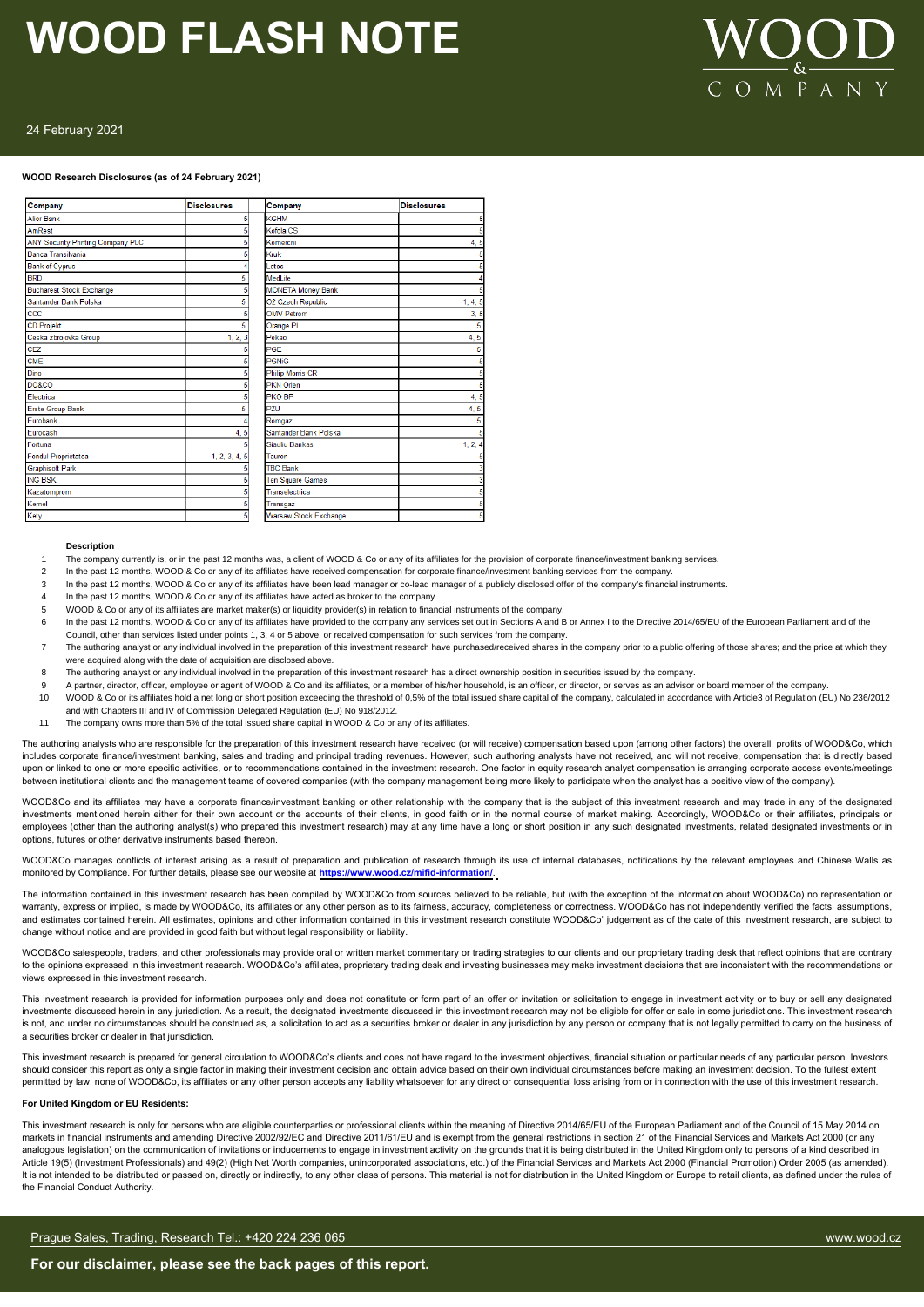

#### 24 February 2021

#### **For United States Residents:**

This investment research distributed in the United States by WOOD&Co, and in certain instances by Brasil Plural Securities LLC ("Brasil Plural"), a U.S. registered broker dealer, only to "major U.S. institutional investors", as defined under Rule 15a-6 promulgated under the U.S. Securities Exchange Act of 1934, as amended, and as interpreted by the staff of the U.S. Securities and Exchange Commission ("SEC"). This investment research is not intended for use by any person or entity that is not a major U.S. institutional investor. If you have received a copy of this research and are not a major U.S. institutional investor, you are instructed not to read, rely on or reproduce the contents hereof, and to destroy this research or return it to WOOD&Co or to Brasil Plural. Analyst(s) preparing this report are employees of WOOD&Co who are<br>resident outside Authority ("FINRA") or to Regulation AC adopted by SEC which, among other things, restrict communications with a subject company, public appearances and personal trading in securities by a research analyst. Any major U.S. Institutional investor wishing to effect transactions in any securities referred to herein or options thereon should do so by contacting a representative of Brasil Plural. Brasil Plural is a broker-dealer registered with the SEC and a member of FINRA and the Securities Investor Protection Corporation. Its address is 545 Madison Avenue, 8th Floor, New York, NY 10022 and its telephone number is 212-388-5613. WOOD&Co is not affiliated with Brasil Plural or any other U.S. registered broker-dealer.

The views and sentiments expressed in this investment research and any findings thereof accurately reflect the analyst's truthful views about the subject securities and or issuers discussed herein.